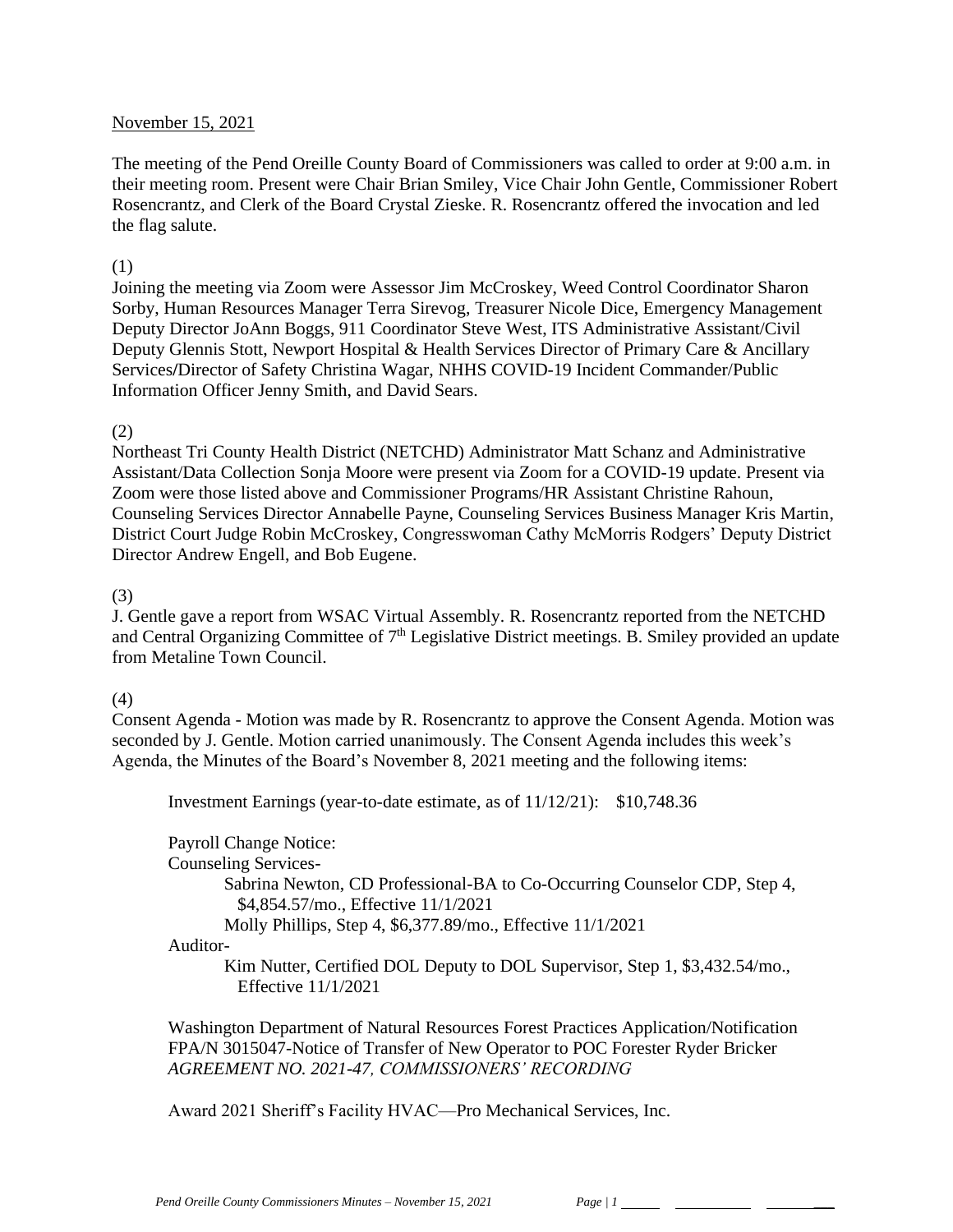Set Public Hearing for the 2022-2027 Six Year Transportation Improvement Program and the 2022 Annual Construction Program for December 21, 2021 at 11:30am.

(5)

2022 Budget Review-Counseling Services. Present were Financial Manager Jill Shacklett, and via Zoom were Counseling Services Director Annabelle Payne, Business Manager Kris Martin, Clinical Director Jennifer Stout, Behavioral Health Counselor Angela Pavey, and D. Sears.

Motion was made by J. Gentle to approve the annual Enhancement Retention Stipend for Counseling Services staff, funded by Managed Care Organizations and Behavioral Health Administrative Service Organizations Community Behavioral Enhancement Funds. Motion was seconded by R. Rosencrantz. Motion carried unanimously.

Counseling Services Annual Enhancement Stipend *RESOLUTION NO. 2021-118, COMMISSIONERS' RECORDING* 

# (6)

The Board recessed for lunch at 12:03 p.m.

(7)

Motion was made by R. Rosencrantz to send Carin Vadala, District Ranger, a letter of appreciation for the level of communication she provided to the Board during fire season. Motion was seconded by J. Gentle. Motion carried unanimously.

(8)

2022 Budget Workshop. Present were Auditor Marianne Nichols, J. Shacklett, N. Dice, and via Zoom was D. Sears.

(9)

Prosecuting Attorney Dolly Hunt was present via Zoom for a legal update. Present via Zoom was D. Sears. Discussed were public defender contracts.

#### (10)

Colville National Forest District Ranger C. Vadala and Recreation/Wilderness/Special Uses/ Renewable Energy/Minerals Program Lead Allison Ginn were present via Zoom for a Forest Service update. Present via Zoom was D. Sears. The Board recognized C. Vadala with a letter of appreciation. C. Vadala notified the Board of the 30-day comment period being initiated for Sweet-Ione Area. A. Ginn presented a PowerPoint, "Hydropower & Recreation Program Updates."

#### (11)

Public Comment –No members of the public were present for comment.

#### (12)

Motion was made by J. Gentle to approve Erika Day as a Designated Crisis Responder (DCR) for POC. Motion was seconded by R. Rosencrantz. Motion carried unanimously.

# (13)

Meeting continued to November 19.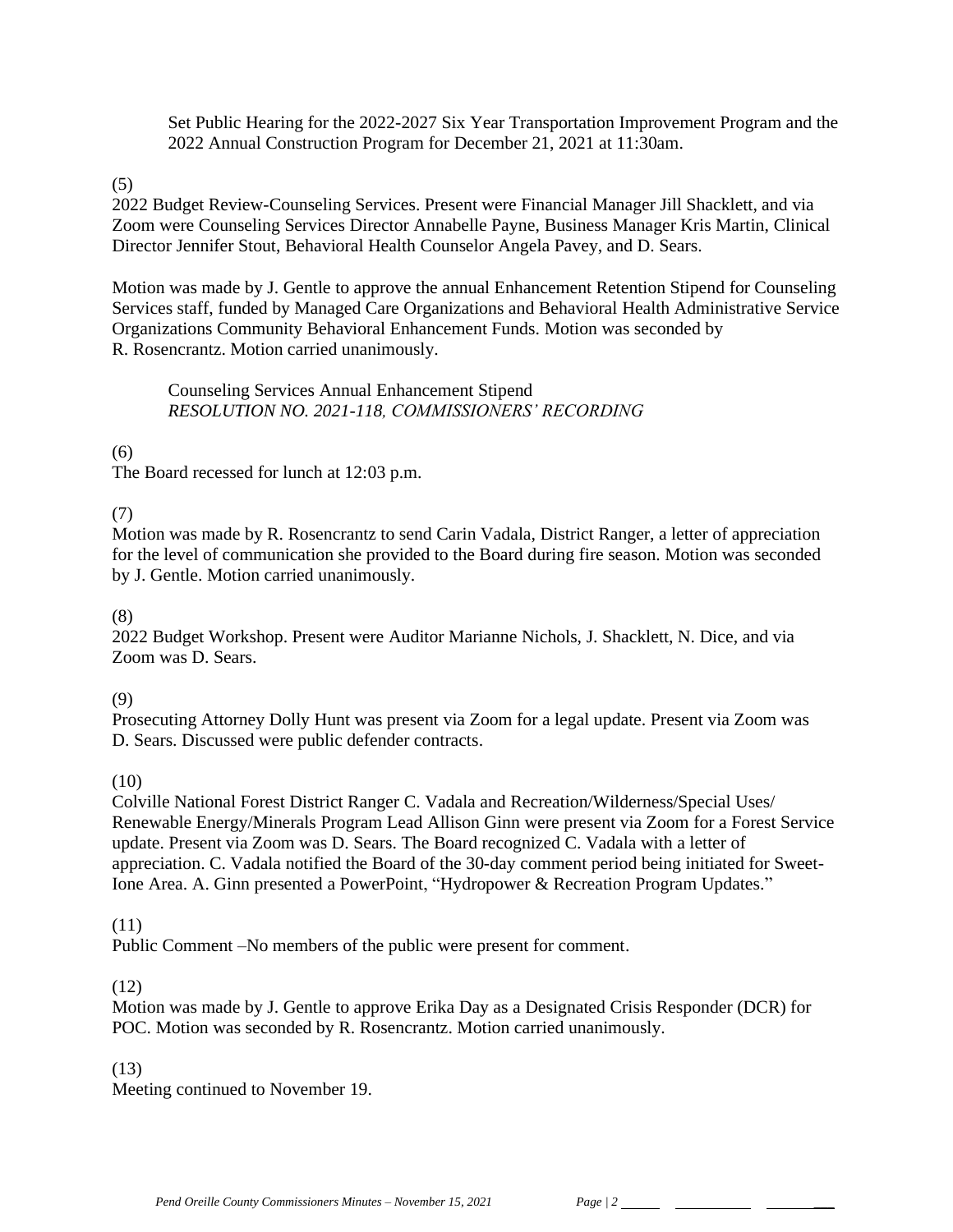### November 16, 2021

There was no meeting, due to the Board attending WSAC County Leaders 2021 Conference in Spokane.

### November 19, 2021

The meeting resumed at 9:00 a.m. with B. Smiley, R. Rosencrantz, and C. Zieske present. J. Gentle was present via Zoom.

### (14)

2022 Budget Review-Tri-County Superior Court/Juvenile. Present were M. Nichols, J. Shacklett, County Clerk Tammie Ownbey, and via Zoom were Judge Jessica Reeves, Judge Lech Radzimski, Judge Pat Monasmith, Superior/Juvenile Court Administrator Evelyn Bell; Stevens County Commissioners Wes McCart and Greg Young, Auditor Lori Larsen, Chief Deputy Auditor Jill Jacobs, Ferry County Commissioners Nathan Davis and Michael Heath, Northwest Justice Project Attorney Kerry Summers, and Donald Wiley. Attending some of the meeting via Zoom were Child Advocate Program (CAP) Program Manager Val Schmoltze, R. McCroskey, Marty McFly, Biff, and an unidentified caller. No action was taken.

# (15)

Correspondence Received:

11.12 Cemetery District #1- Levy Certification and Ordinance/Resolution No. CEM1/2021-006

11.13 M. Bender-Letter of Resignation from Parks & Recreation Advisory Board

11.14 D. Reid-2021 3rd Quarter Caseload Report

11.15 Cemetery District #3- Levy Certification and Ordinance/Resolution No. 2021-3

#### $(16)$

Correspondence Sent: C. Vadala-Letter of Appreciation

# (17)

As of this date, the Board approved vouchers for payment as listed and made available by the Auditor's Office. The following vouchers/warrants/electronic payments are approved for payment:

|                                     | Salary and Claim |            |
|-------------------------------------|------------------|------------|
| <b>Current Expense</b>              | \$               | 428,484.97 |
| Arts, Tourism, & Recreation         | \$               | 2,000.00   |
| <b>Counseling Services</b>          | \$               | 77,882.33  |
| Crime Victims Compensation          | \$               | 1,573.62   |
| Fair                                | \$               | 2,466.68   |
| Park                                | \$               | 2,124.59   |
| Road                                | \$               | 400,672.53 |
| Veterans Assistance                 | \$               | 800.00     |
| Timber Sales                        | \$               | 1,882.92   |
| <b>Emergency 911 Communications</b> | \$               | 8,777.64   |
| Low Income Housing/2060             | \$               | 2,332.07   |
| Homeless Program/2163               | \$               | 1,606.35   |
| <b>Public Facilities</b>            | \$               | 3,881.20   |